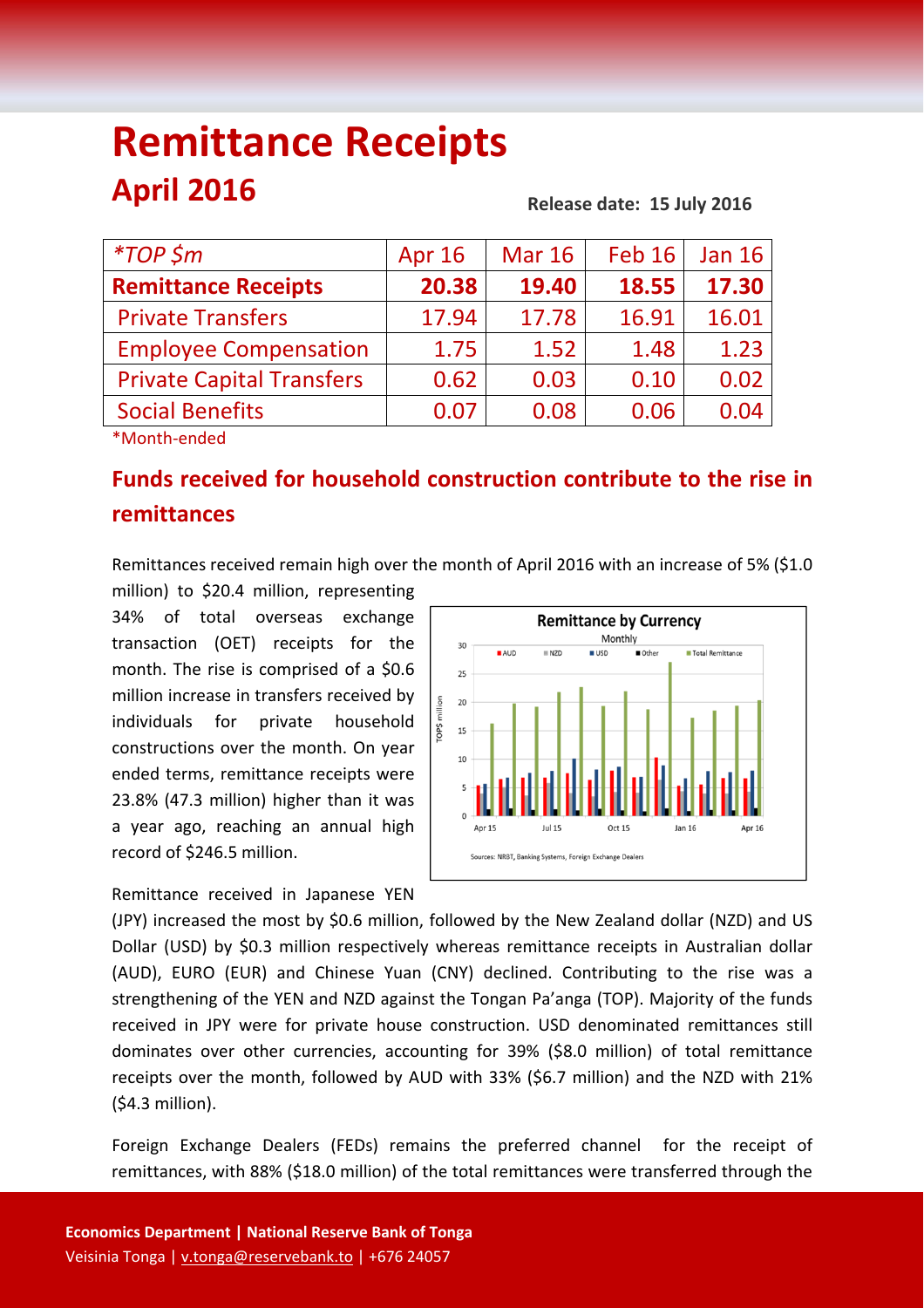FEDs in April 2016, compared with 89% (\$17.2 million) in the previous month, and 85% (\$13.8 million) in the same month of last year.

## **Private Transfers**

Private transfers which are mostly personal receipts, is still the largest component of foreign currency inflow, representing 88% of total remittance receipts and 31% of the total OET receipts by the end of April. Over the



month it rose by 1% (\$0.2 million) to \$17.9 million, contributing to the rise in total remittances. Private transfers received in USD and AUD continue to increase whilst NZD slightly fell by 1.4% (\$0.05 million). This reflects the improvement in Australia's GDP growth and the rise in employment data in the United States during March and April.

# **Employee Compensation**<sup>1</sup>

Compensation of employees rose by \$0.2 million over the month to \$1.8 million. Driving this rise were the receipts from the Recognised Seasonal Employer Scheme (RSE) workers overseas increasing by \$0.3 million, which more than offset a \$0.08 million decline in receipts from other local experts serving foreign organisations. Over the year, employee compensation reached a total of \$17.5 million, of which \$7.4 million are receipts from RSEs and the remaining \$10.1million was from compensation received by Tongan workers who are employed in foreign organizations abroad.

#### **Private capital transfers & Social benefits**

Private grants for capital expenditures such as acquisition or construction of fixed assets rose from \$0.03 million in March to \$0.6 million in April contributing to the overall rise in remittance receipts. These were mostly funds received by private household from family overseas for private household constructions. Social benefits such as pensions received by individuals slightly fell by \$0.01 million to \$0.07 million over the month. Private capital transfers and social benefits represent only 3% of the total remittance receipts.

#### **Outlook**

Remittance receipts are anticipated to remain at high levels in the upcoming months as it approaches the special Sundays in May, followed by the church conferences and other celebration such as school's anniversaries later on. The NRBT will continue to closely monitor the remittance receipts given it is the largest source of foreign exchange inflow to the economy as well as the positive social safety net effect and the additional income it provides to households.

 $1$  Employee compensation is the sum of wages and salaries from the Recognised Seasonal Employer (RSE) program and other Tongan residents working short term overseas.